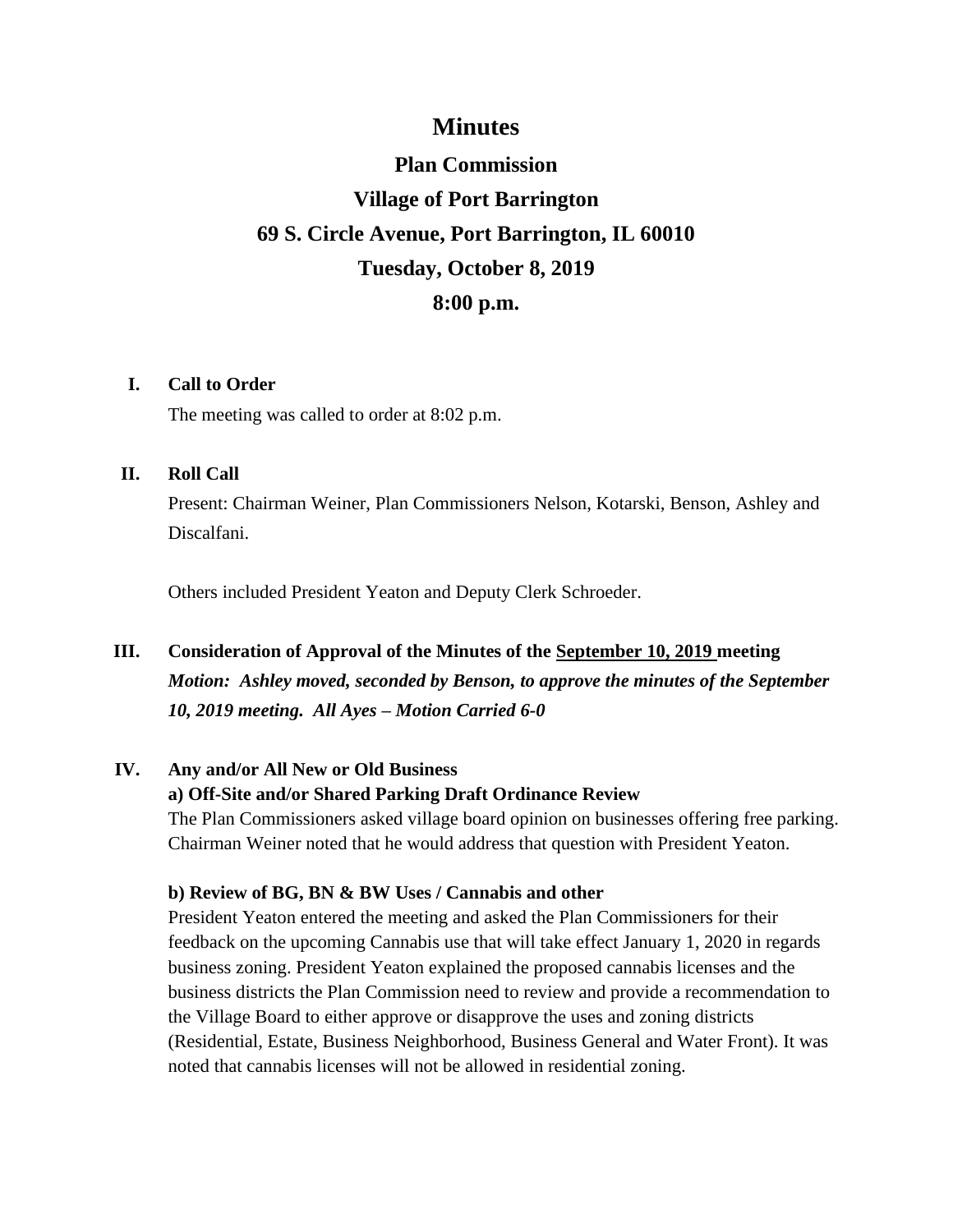\_\_\_\_\_\_\_\_\_\_\_\_\_\_\_\_\_\_\_\_\_\_\_\_\_ The five licenses developed through the Act are: Dispensory; Cultivation Centers; Processing Centers; Craft Grower/Infuser and Transporter.

President Yeaton noted that the Plan Commission needs to determine if Estate Zoning would need to be classified/defined the same as residential or not. Also, the Business Neighborhood needs a buffer zone which the Plan Commission needs to determine standards for the buffer zone for sensitive areas only. (Examples: 250', 500**',** 1,000'or 1,500')

President Yeaton explained that the village would receive 8% in revenue for the dispensary center only. The center would have a mandatory police surveilence 24/7 and specific rules as defined by the Act.

President Yeaton expressed that the Village Board is looking for the Plan Commission insight on zoning and to create a table of cannabis business zoning indicating the uses, zoning and note either permitted use or conditional use. President Yeaton further explained a public hearing would be needed in November followed by the recommendation to the Village Board for final voting.

The Plan Commission thanked President Yeaton before she left the meeting to attend another meeting.

The Plan Commission further discussed existing local businesses and locations that might have potential use of obtaining cannabis licenses including the waterfront area. The Plan Commission discussed all the cannabis licenses and the impact it would have in each of the business zoning areas that would be in the best interest of the community.

After discussion, the Plan Commissioned drafted the chart below identifying the license use in each of the five business zoning as not permitted use or conditional use. It was determined that no buffer was needed . It was further determined that the only viable license and conditional use would be  $BG & BW$  as Processing Center and Grower/Infuser licenses.

*Motion: Kotarski moved, seconded by Benson, to recommend approval of the Cannabis Business Use chart for Cannabis Business Zoning. All Ayes – Motion Carried 6-0*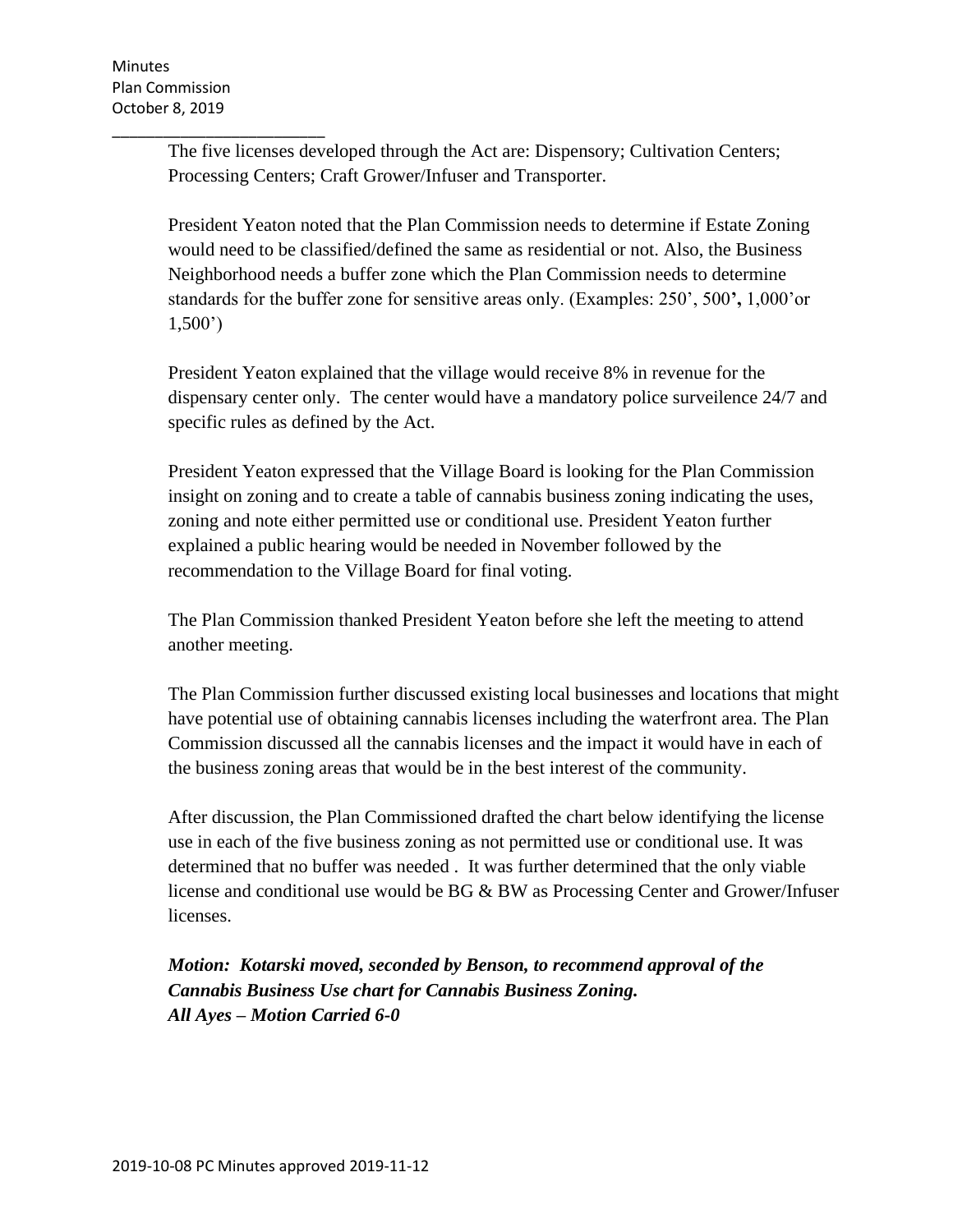\_\_\_\_\_\_\_\_\_\_\_\_\_\_\_\_\_\_\_\_\_\_\_\_\_

#### **ORDINANCE CANNABIS BUSINESS ZONING**

#### **USE TABLE**

|                             |                    |         | <b>Business</b> | <b>Business</b> | <b>Business</b>    |
|-----------------------------|--------------------|---------|-----------------|-----------------|--------------------|
| <b>Principal Use</b>        | <b>Residential</b> | Estate* | Neighborhood    | General         | <b>Water Front</b> |
| Recreational                |                    |         |                 |                 |                    |
| <b>Cannabis Dispensary</b>  | N                  | N       | N               | N               | N                  |
| Recreational                |                    |         |                 |                 |                    |
| <b>Cannabis Cultivation</b> |                    |         |                 |                 |                    |
| Centers                     | N                  | N       | N               | N               | N                  |
| Recreational                |                    |         |                 |                 |                    |
| <b>Cannabis Processing</b>  |                    |         |                 |                 |                    |
| Centers                     | N                  | N       | N               | <b>CU</b>       | CU                 |
| Recreational                |                    |         |                 |                 |                    |
| Cannabis Craft              |                    |         |                 |                 |                    |
| Grower/Infuser              | N                  | N       | N               | <b>CU</b>       | <b>CU</b>          |
| Recreational                |                    |         |                 |                 |                    |
| Cannabis                    |                    |         |                 |                 |                    |
| Transporter                 | N                  | N       | N               | N               | N                  |

\*Estate = defined as Residental N=Not Permited CU=Conditional Use

## V. **Adjourn**

*Motion: Benson moved, seconded by Nelson, to adjourn at 9:06 p.m. All Ayes. Motion Carried 6-0*